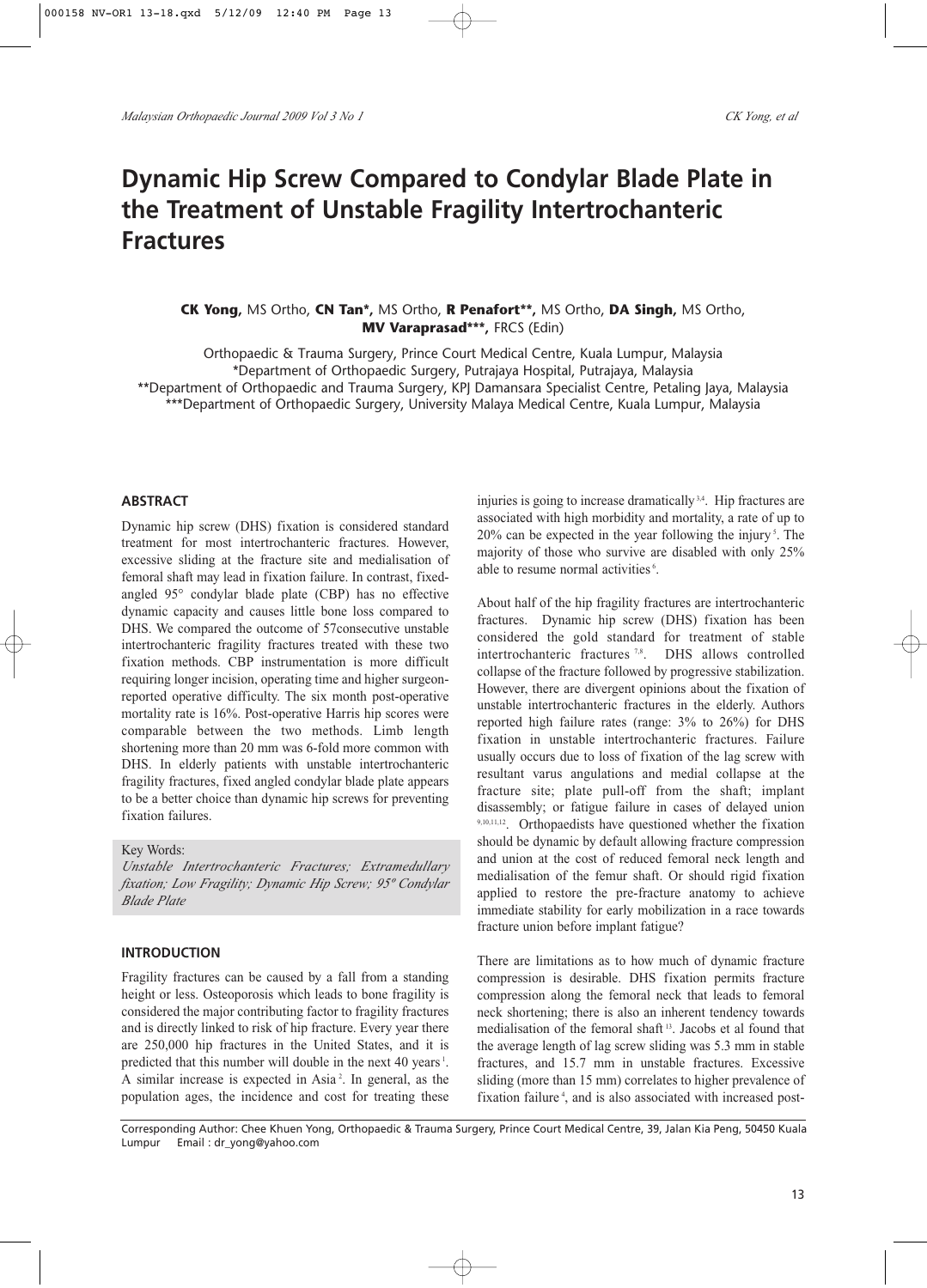operative pain and decreased post-operative mobility 14. Parker found that if medialisation of more than one-third of the femoral shaft diameter occurs at the fracture site, there is a seven-fold increased risk of fixation failure 15.

A fixed-angled 95° condylar blade plate (CBP) can be used in these difficult unstable fractures as well as in revision fixation for failed intertrochanteric fractures <sup>16</sup>. This technique results in improved resistance to rotation of the proximal fragment, as it has no effective dynamic capacity. This is due to the fact that, on loading, the hip joint reaction force is 159° towards the vertical plane. CBP does not allow the proximal fragment to slide laterally thus avoiding the undesirable medialisation of the shaft.

We compared these two extramedullary fixation devices in the treatment of unstable intertrochanteric fractures.

## **MATERIALS AND METHODS**

Consecutive patients admitted in 2004 with unstable intertrochanteric fractures were prospectively randomized (by drawing lots from sealed envelopes) into two study groups. The study was approved by the hospital ethics committee. Consent was also obtained from patients or, in cases where they were confused, from their caretakers. Inclusion criteria were: 55 years of age or older with low traumatic intertrochanteric fracture classified as AO/OTA Type 31 A2.2 and A2.3 and Kyle Type III and Type IV. They were fractures with comminution, loss of postero-medial calcar, subtrochanteric extension, and reverse oblique fracture pattern 17. Two-part fractures were excluded since they are considered stable fractures. Patients with fractures associated with polytrauma, pathological fractures, and previous surgery on the ipsilateral hip or femur were excluded.

There were 61 patients with 63 hip fractures treated during the study period. 57 hips are included in the resutls: 31 treated with DHS (Dynamic Hip Screw, Synthes-Stratec, Oberdorf, Switzerland) and 26 treated with CBP (95° condylar blade plate; Synthes-Stratec, Oberdorf, Switzerland). Six patients were excluded as five were unfit for surgery and therefore treated conservatively, while one was transferred to other centre. Surgery was performed within four days in all patients. Best possible alignment is achieved either by closed manipulation under fluoroscopy control or open reduction. Standard method of instrumentation and fixation were performed under fluoroscopy control. The modified Harris Hip Score without assessing the hip motion was used to determine pre-fracture status, and the Harris Hip Score (HSS) was used for postoperative 3rd and 6th month functional assessment. Plain radiographs were taken before and one day post-operatively, followed by repeated radiographs at 1st, 3rd and 6th month postoperatively. Post-operative rehabilitation was

standardized in both groups with emphasis on early gain of protected partial weight-bearing using a walking frame before discharge.

Categorical variables were analyzed using chi-square tests of association (ambulatory status). Continuous variables were assessed by One-way ANOVA test or Student's t-test (Harris Hip Score, operating time, blood loss and Visual Analogue Score of operating difficulty). The level of significance was set at *p* < 0.05.

## **RESULTS**

The subjects in both groups were similar in terms of demographic and premorbid functional status (Table I). With CBP the incision was typically longer and blood loss was also more but these differences were not statistically significant. Skin to skin operative time was significantly longer using CBP, though the clinical relevance of a mean of extra 20 minutes is unclear. When coupled with a significantly higher surgeon-reported Visual Analogue Score (VAS) in operating difficulty, a longer operative time rightly reflects the difficult CBP instrumentation (Table II).

Within 3 months following surgery, 10% of the patients passed away from medical complications unrelated to their surgery, with another 5% in the following 3 months, contributing to a 16 % mortality 6 month after surgery (Table III). Harris Hip Scores 3 months and 6 months after surgery were comparable between the 2 groups. Twenty-one per cent of surviving patients at did not regain the ability to walk when assessed 6 months after surgery. There was no correlation between the ability to walk and limb length shortening or choice of implant. Despite early surgical intervention, the 16% 6 month mortality rate and the high rate of failure to return to ambulatory status were attributed to the systemic nature of osteoporosis in the elderly.

### *Complications*

There was no recognised deep vein thrombosis, pulmonary embolism, or deep infection. There were 3 fixation failures in each group due to suboptimal surgical fixation (Table IV). In the DHS group, poor reduction with medialisation of femoral shaft by 25%, a short lag screw and/or maximal initial sliding leaving no room for further fracture impaction, eventually led to superior cut out in 3 patients (Figure 1). This resulted in two patients remaining bedridden, and in the third patient with no acetabulum involvement, revision fixation was performed 6 months later. Shortening (leg length difference of more than 20 mm, clinically reported and radiologically measured) was significantly more common in the DHS group.

In the CBP group, the failure to primarily restore neck-shaft angle, as evidenced by the post-operative pelvic anteroposterior film, led to one case of excessive varus, nonunion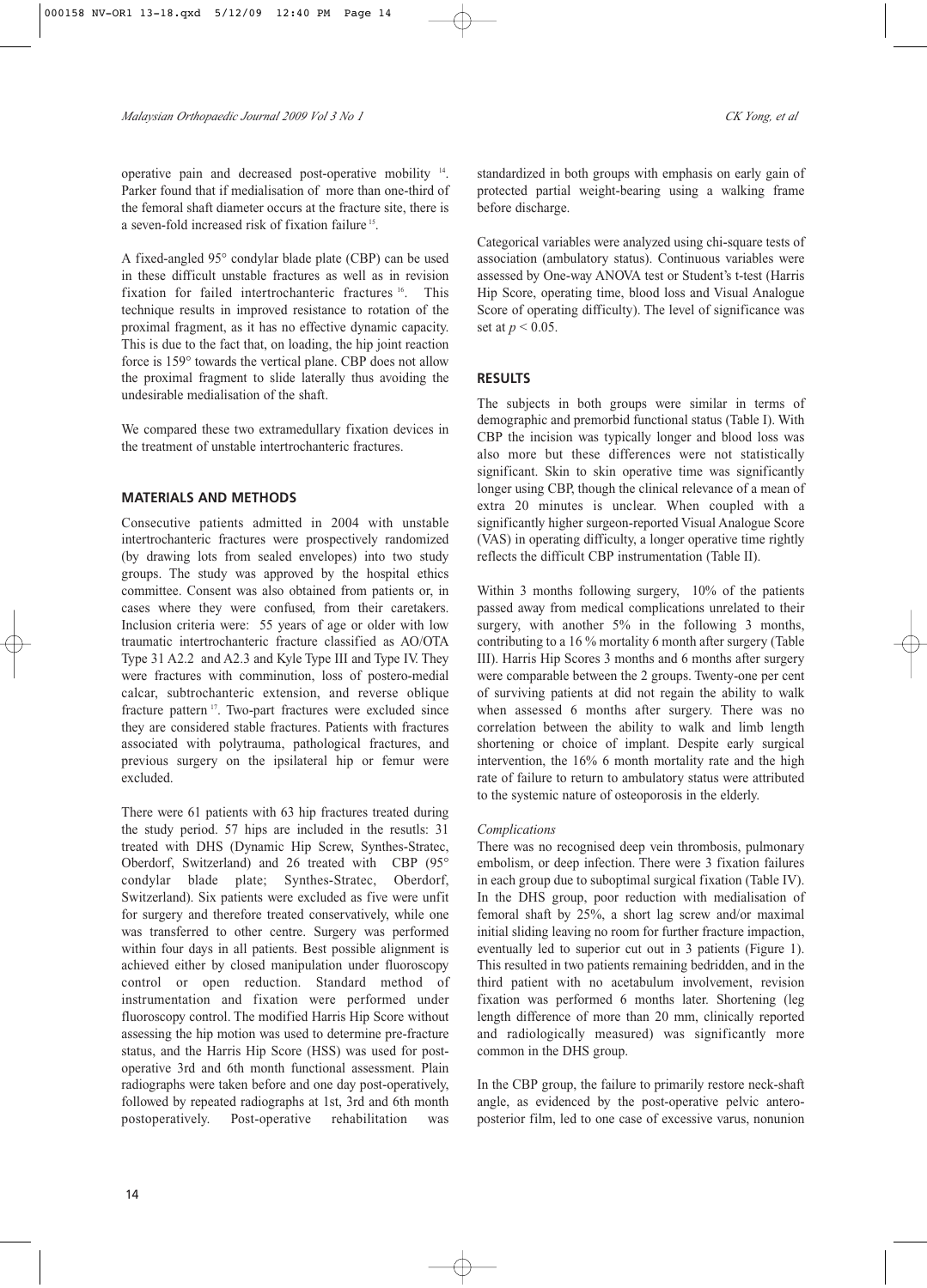and subsequent implant fatigue at the 4th postoperative month. There was one nonunion leading to superior cut out in the CBP group (Figure 2). The overall failure rate, when limb length shortening and fixation failures were considered, was lower in group CBP and approaching statistical significance with p value at 0.51. Medialisation of femoral shaft was not compared, as it was not possible with the fixedangle CBP.

|  | Table I: Demographic and premorbid functional evaluation and fracture pattern |  |  |  |  |  |  |
|--|-------------------------------------------------------------------------------|--|--|--|--|--|--|
|--|-------------------------------------------------------------------------------|--|--|--|--|--|--|

|                                                      | <b>Method of fixation</b> |             |  |
|------------------------------------------------------|---------------------------|-------------|--|
|                                                      | DHS $(n=31)$              | $CBP(n=26)$ |  |
| Women: Men                                           | 28:3                      | 17:9        |  |
| Age (years) : mean (range)                           | 78 (55-100)               | 78 (58-96)  |  |
| QCT scan (mg/cm3) : mean BMD                         | 74.72                     | 77.66       |  |
| Modified pre fracture Harris HIP score; mean (range) | 80 (52-91)                | 77 (52-91)  |  |
| Walking ability, prefracture                         |                           |             |  |
| No aids                                              | 21                        | 17          |  |
| Aids                                                 | 10                        | 9           |  |
| Non walker                                           | 0                         | 0           |  |
| Fracture Type (AO/OTA type 31)                       |                           |             |  |
| A2.2                                                 | 20                        | 18          |  |
| A2.3                                                 | 11                        | 8           |  |

| Table II: Per operative parameters                            |                   |                   |                    |  |  |  |
|---------------------------------------------------------------|-------------------|-------------------|--------------------|--|--|--|
|                                                               | P value           |                   |                    |  |  |  |
|                                                               | $DHS(n=9)$        | $CBD(n=10)$       |                    |  |  |  |
| Operating time (min) : mean (range)                           | 74 (50-120)       | 94 (45-135)       | 0.001 <sup>b</sup> |  |  |  |
| Operating blood loss (litre) : mean (range)                   | $0.19(0.05-0.80)$ | $0.24(0.05-0.80)$ | 0.27 <sup>b</sup>  |  |  |  |
| Operating difficulty nean (range)                             | $3.4(2-8)$        | $4.3(2-8)$        | 0.018 <sup>b</sup> |  |  |  |
| <sup>a</sup> Visual Analogue Score: 1 (easy) – 10 (difficult) |                   |                   |                    |  |  |  |

b One-way ANOVA test

| <b>Table III:</b> Post-operative mortality rate |              |             |                |  |  |  |
|-------------------------------------------------|--------------|-------------|----------------|--|--|--|
|                                                 | DHS $(n=31)$ | $CBP(n=26)$ | Percentage (%) |  |  |  |
| Deceased                                        |              |             |                |  |  |  |
| $<$ 3 months                                    |              |             | 10.5           |  |  |  |
| $3 - 6$ months                                  |              |             | 5.3            |  |  |  |

|                                                   | DHS $(n=31)$ | $CBP(n=26)$ | p value              |
|---------------------------------------------------|--------------|-------------|----------------------|
| Fixation complication                             |              |             |                      |
| Greater trochanter fracture                       |              |             |                      |
| Poor reduction                                    |              |             |                      |
| General complication                              |              |             |                      |
| Superficial infection                             |              |             |                      |
| Deep infection                                    |              |             |                      |
| Limb length shortening >20 mm                     | 6            |             | $0.045^{\circ}$      |
| <b>Fixation failures</b>                          |              |             |                      |
| Superior cut out                                  |              |             | $0.391$ <sup>a</sup> |
| Breakage/loosening                                |              |             |                      |
| Nonunion                                          |              |             |                      |
| Revision                                          |              |             |                      |
| Failure rate                                      |              |             |                      |
| Limb length shortening >20 mm & Fixation failures | 9/31(29%)    | 4/26 (15%)  | $0.051$ <sup>a</sup> |

a Pearson Chi-square test

|  |  |  |  | Table V: Quantitative Computed Tomography (QCT) scan of selected patients |  |  |  |  |
|--|--|--|--|---------------------------------------------------------------------------|--|--|--|--|
|--|--|--|--|---------------------------------------------------------------------------|--|--|--|--|

|                                  | $DHS(n=9)$ | $CBP(n=10)$ |
|----------------------------------|------------|-------------|
| QCT scan (mg/cm3) : mean (range) | 74.72      | 7.66        |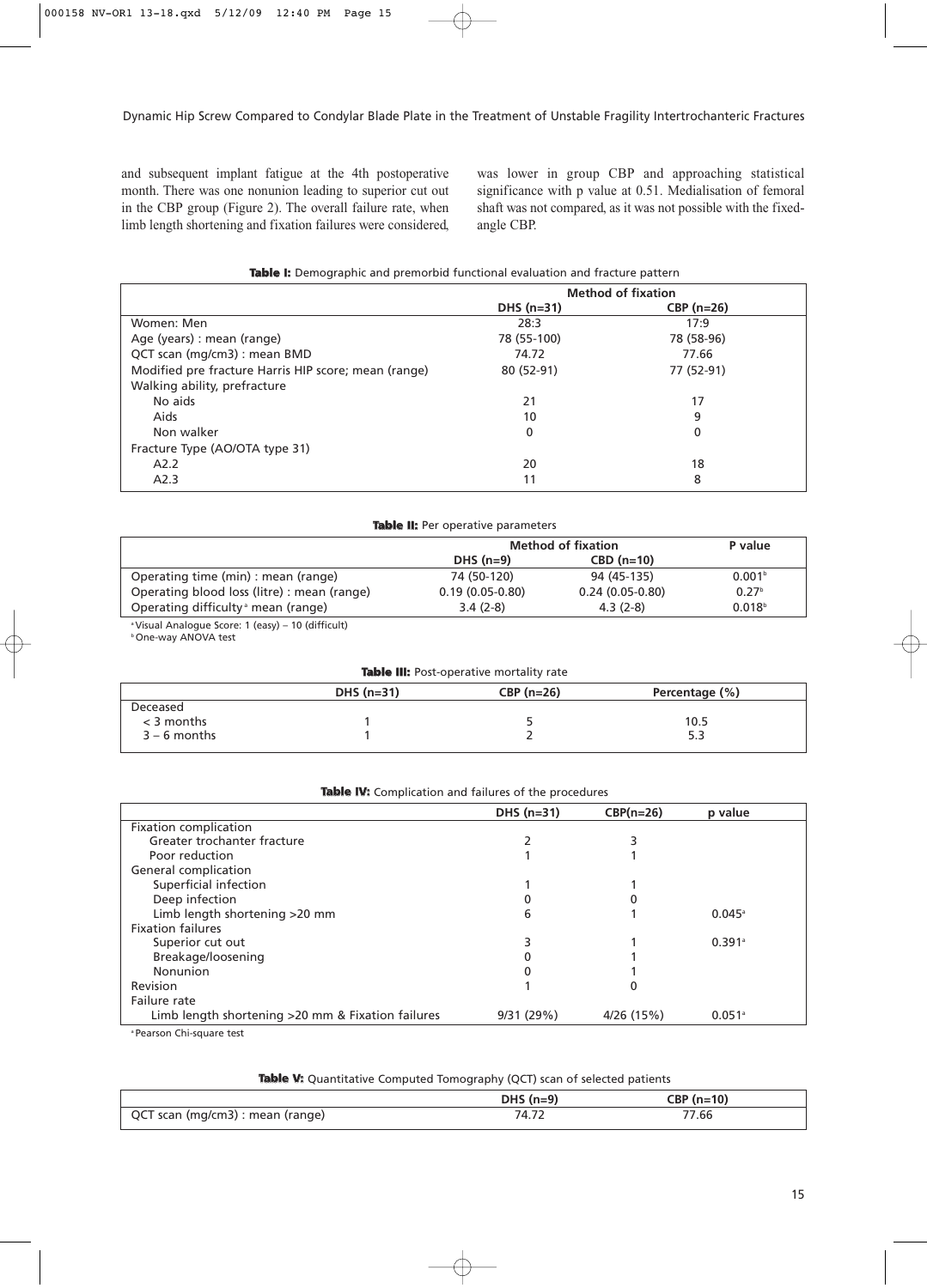

**Fig. 1:** Superior cut out and shaft medialization following fixation with dynamic hip screw fixation.



**Fig. 2:** Failure patterns following treatment with 95° fixed angle condylar blade plate fixation in 2 patients.



**Fig. 3:** A 3-part intertrochanteric fracture with no postero-medial calcar support united following dynamic hip screw fixation.



**Fig. 4:** Florid callus formation following 95° fixed angle condylar blade plate fixation for a comminuted intertrochanteric fracture using bridge plating technique.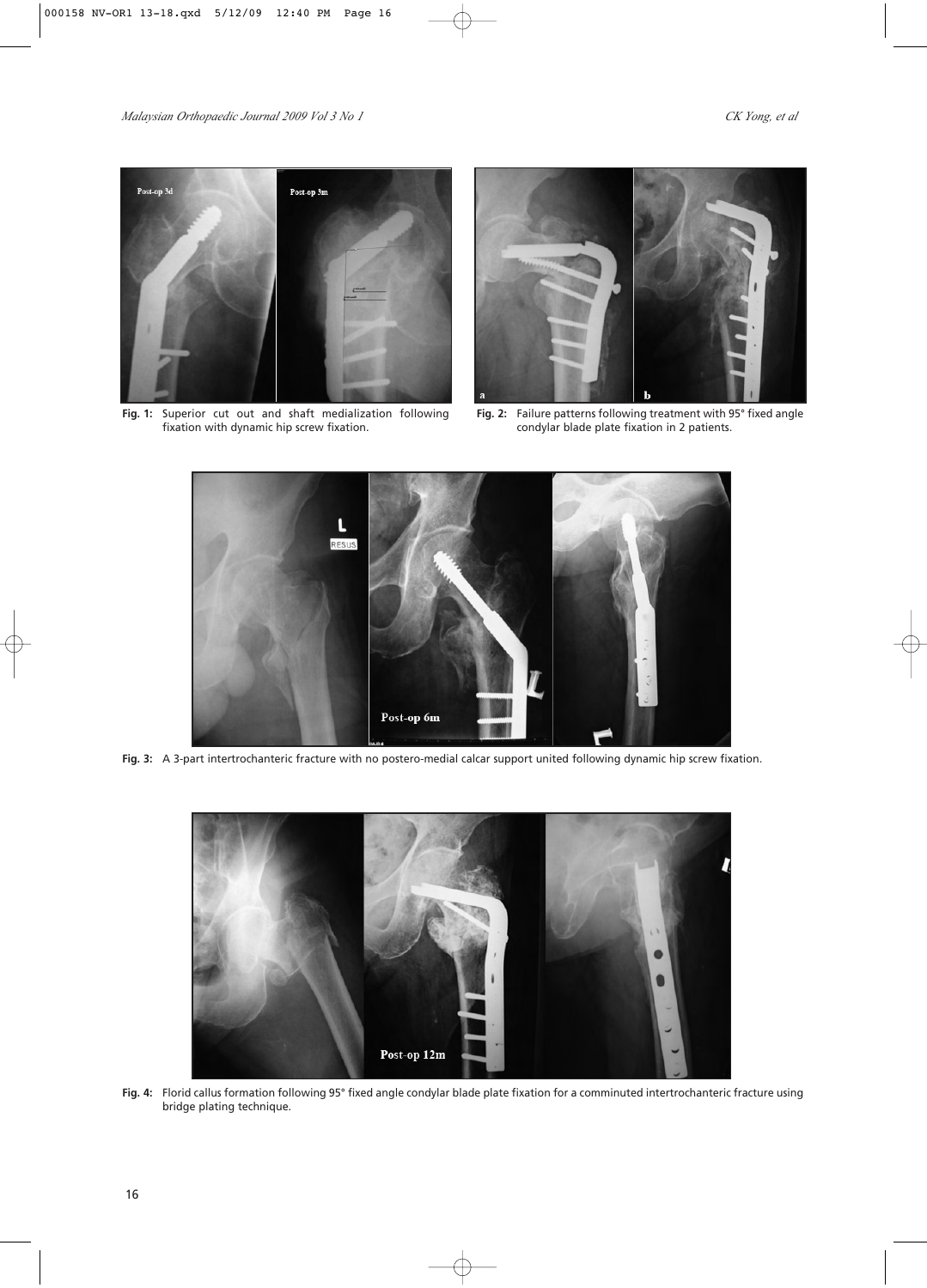# **DISCUSSION**

For the fixation of stable intertrochanteric fractures, there exists a plethora of choices of implants, whereas the ideal implant remains elusive for unstable intertrochanteric fractures. Unstable intertrochanteric fractures especially those with a posterior medial defect are more prone to complications. Loss of posterior medial support leads to increase hip screw telescoping and limb shortening. Further, these defects also lead to increased load transfer to the tip of the dynamic hip screw, thereby increasing superior cut out. Loss of fixation of the lag screw in an osteoporotic head, with resultant varus angulation and medial collapse at the fracture site can also occur 18. Independent of the type of implant used, patients with unstable trochanteric hip fractures and osteoporotic bone are at the highest risk for implant failure<sup>19</sup>.

Kaufer determined that the strength of the implant-fracture composite is based on 5 variables: bone quality, fracture geometry, fracture reduction, placement of implant, and implant used <sup>20</sup>. A CT scan of an intertrochanteric fracture may reveal poor density of trabeculation and even emptiness within the head. Maximum bone density is likely found at the site where the compressive and tensile trabeculae coalesce, in the centre-centre region of the femoral head <sup>21</sup>. An ideal implant should engage this region while taking as little remaining strong bone as feasible. The CBP at 95° to the femur shaft is wedged below the densest trabeculae in the centre-centre region of the femoral head. There is little bone loss in preparing the sitting bed for CBP especially as compared to DHS that requires bone coring.

Of concern is unstable fracture geometry that include fractures with increased comminution, loss of posteromedial calcar, subtrochanteric extension, and reverse oblique fractures. Anatomic reduction of femoral neck length, axial length, and neck-shaft angle must be achieved before implantation. In addition to the degree of osteoporosis, the rate of superior cut out is strongly correlated to surgical technique. Baumgaertner *et al* demonstrated that enhanced surgeon awareness of short tip-apex distance (TAD) decreases the risk of fixation failure<sup>22</sup>.

Choice of implant should not be routine but customised according to fracture characteristics. Unstable fractures with osteoporosis are reported to have failure rate of more than 50% 23. In such cases DHS may still yield good outcome (Figure 3) but DHS should not be automatically the first choice for treatment. Our results indicate that unstable intertrochanteric fractures, treated with fixed-angled 95° CBP have similar outcomes and near statistically significant lower failure rate compared to DHS. This fixed-angle device acts as a bridge plate across the fracture site, and therefore may be of value in severe osteoporotic bones as well as in comminution where dynamic fixation may lead to excessive interfragmentary compression. Conversely, the two failure patterns of CBP observed in present study, namely implant breakage and nonunion, may be due to lack of intefragmentary compression. For optimal application of the bridging plate principle across fracture comminution, the authors recommend the use of a longer 7 or 9-hole side plate CBP with 4 distal screws and 1 proximal lag screw for the femoral head. Subsequent cases conducted using this technique consistently led to fracture union (Figure 4).

The present study has several limitations. Though both devices analyzed in this study are extramedullary using similar surgical exposure, the more difficult CBP instrumentation may be subject to performance bias; hence a larger studied population is warranted. Secondly, only some of the patients underwent a Quantitative Computed Tomography (QCT) scan. Among the patients who were scanned, there was no difference in bone mineral density detected between the two groups, but inclusion of all patients may have reveal subtle differences (Table V). Thirdly, although body mass index was not studied, it may be an important factor in early stability of fracture-implant construct and subsequent union rate. Of course, follow-up longer than 6 months would have been optimal. Lastly as the focus was on extramedullary fixation, the present study did not include any intramedullary device options for these fractures.

#### **CONCLUSION**

In the treatment of fragility fractures, it is important to recognise unstable fracture geometry and customise the choice of implant according to the fracture characteristics. In elderly patients with unstable fragility intertrochanteric fractures, fixed angled condylar blade plate appears to be a better choice than dynamic hip screws with a lower rate of fixation failure.